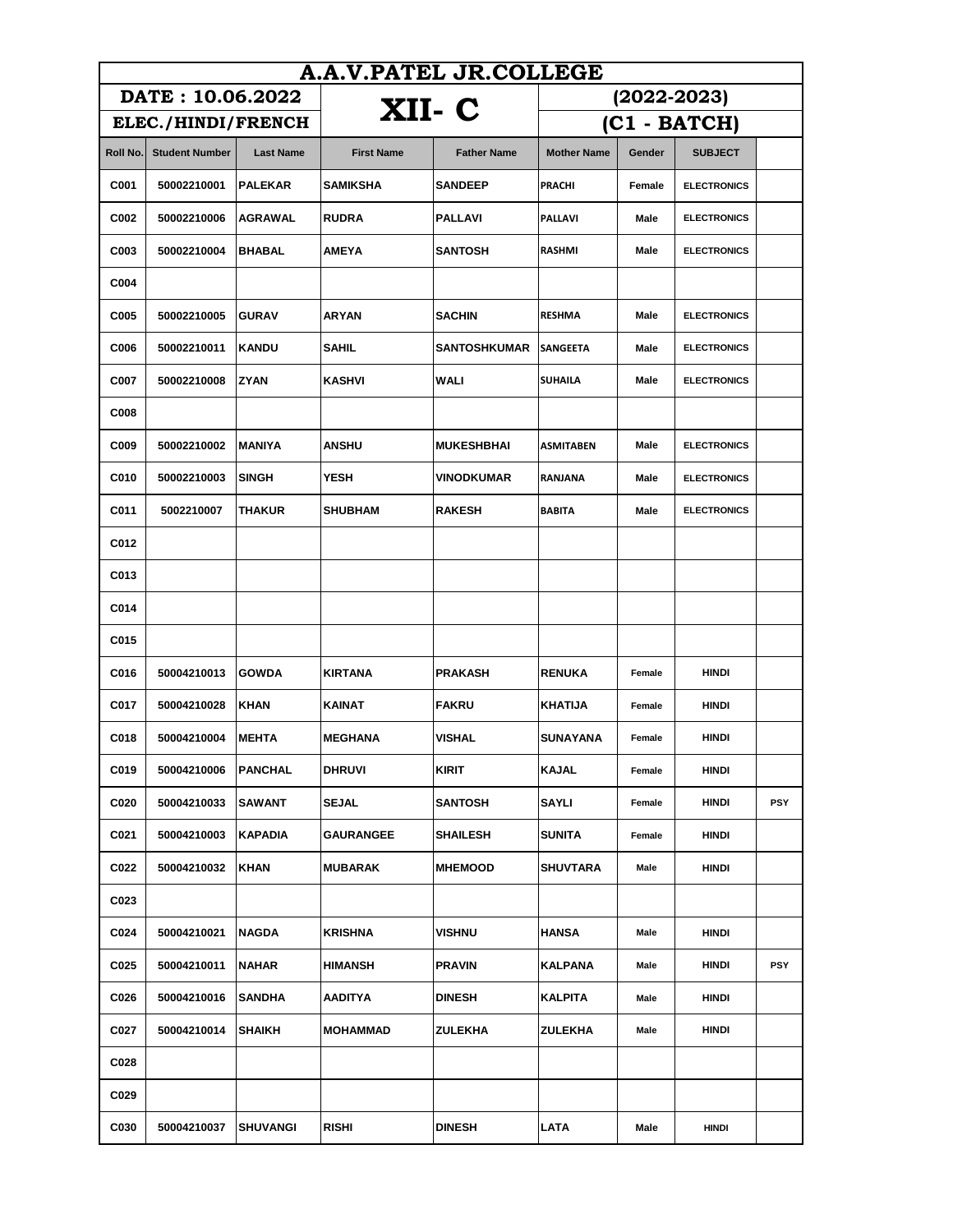| A.A.V.PATEL JR.COLLEGE |                       |                  |                   |                                 |                    |        |                |     |  |
|------------------------|-----------------------|------------------|-------------------|---------------------------------|--------------------|--------|----------------|-----|--|
| DATE: 10.06.2022       |                       |                  | XII- C            |                                 | $(2022 - 2023)$    |        |                |     |  |
| <b>HINDI</b>           |                       |                  |                   |                                 | (C2 - BATCH)       |        |                |     |  |
| Roll No.               | <b>Student Number</b> | <b>Last Name</b> | <b>First Name</b> | <b>Father Name</b>              | <b>Mother Name</b> | Gender | <b>SUBJECT</b> |     |  |
| C031                   | 50001210132           | <b>SHINDE</b>    | AYUSHI            | <b>BAPU</b>                     | <b>SAVITA</b>      | Female | HINDI          |     |  |
| C032                   | 50001210025           | <b>SINGH</b>     | PAYAL             | <b>MOHAN</b>                    | <b>RAJANI</b>      | Female | HINDI          |     |  |
| C033                   | 50001210086           | <b>UPADHYAY</b>  | <b>GUNJAN</b>     | <b>RAMESH</b>                   | <b>SAVITA</b>      | Female | HINDI          |     |  |
| C034                   | 50001210114           | <b>VEGDA</b>     | <b>PRANJAL</b>    | <b>DHIRAJ</b>                   | <b>BHAVNA</b>      | Female | HINDI          |     |  |
| C035                   |                       |                  |                   |                                 |                    |        |                |     |  |
| C036                   | 50001210113           | YADAV            | ANANYA            | <b>SHAMBHUNATH</b>              | <b>MANJUDEVI</b>   | Female | <b>HINDI</b>   |     |  |
| C037                   | 50001210139           | YADAV            | <b>SEJAL</b>      | <b>PRADEEP</b>                  | <b>SARITA</b>      | Female | HINDI          |     |  |
| C038                   |                       |                  |                   |                                 |                    |        |                |     |  |
| C039                   |                       |                  |                   |                                 |                    |        |                |     |  |
| C040                   | 50001210120           | <b>BORDE</b>     | ABHISHEK          | YACOB                           | JYOTI              | Male   | HINDI          | PSY |  |
| C041                   | 50001210105           | <b>CHAUBEY</b>   | AADITYA           | <b>NARENDRA</b>                 | <b>SANGEETA</b>    | Male   | HINDI          |     |  |
| C042                   | 50001210015           | <b>CHAUHAN</b>   | <b>SAURABH</b>    | <b>RAJESH</b>                   | <b>CHANDA</b>      | Male   | HINDI          |     |  |
| C043                   | 50001210142           | <b>CHAVAN</b>    | ΟМ                | VILAS                           | VISHAKHA           | Male   | HINDI          |     |  |
| C044                   | 50001210148           | GADE             | <b>DIPESH</b>     | <b>SANDEEP</b>                  | <b>RUPALI</b>      | Male   | HINDI          |     |  |
| C045                   | 50001210075           | <b>GUPTA</b>     | <b>ANSHU</b>      | <b>BHAGWANDAS</b>               | <b>KALINDI</b>     | Male   | HINDI          |     |  |
| C046                   | 50001210079           | <b>JANGID</b>    | <b>KULDEEP</b>    | VISHAMBHAR                      | <b>SUMAN</b>       | Male   | HINDI          |     |  |
| C047                   | 50001210143           | JARMAN           | <b>ABDUL</b>      | <b>MOHMMED HUSAINMEHBOOB BE</b> |                    | Male   | HINDI          |     |  |
| C048                   | 50001210128           | JHA              | <b>ANURAG</b>     | <b>ANIL</b>                     | <b>BABY</b>        | Male   | <b>HINDI</b>   |     |  |
| C049                   |                       |                  |                   |                                 |                    |        |                |     |  |
| C050                   | 50001210099           | KANOJIYA         | AMAN              | <b>DINESH</b>                   | UMRAWATI           | Male   | <b>HINDI</b>   |     |  |